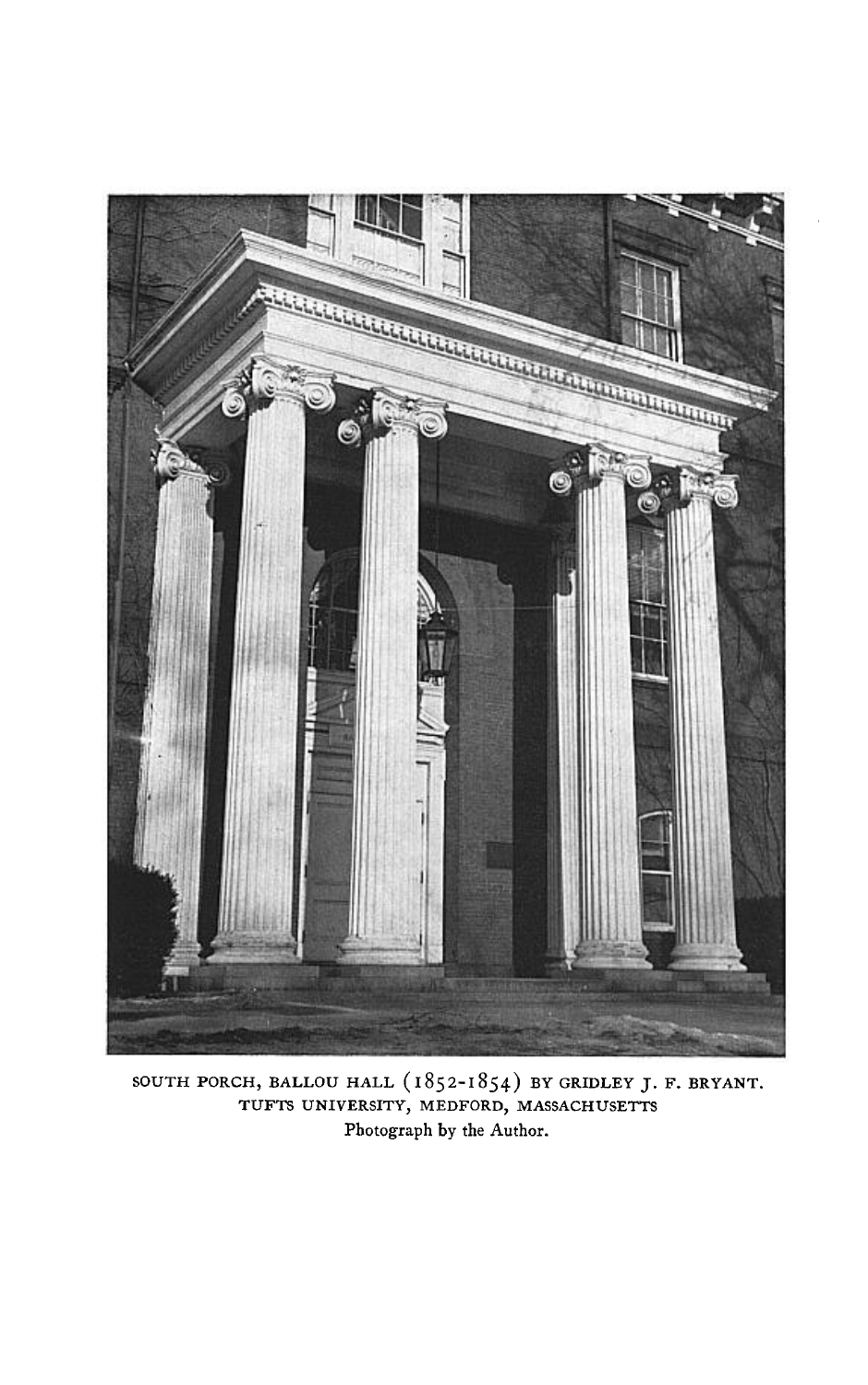## **OLD-TIME NEW ENGLAND**

 $\mathcal A$  Quarterly Magazine Devoted to the Ancient Buildings, Household Furnishings, Domestic Arts, Manners and Customs. and Minor Antiquities of the New England People

**BULLETIN OF THE SOCIETY FOR THE PRESERVATION OF NEW ENGLAND ANTIQUITIES** 

**Volume LXIII, No. 4 April-June 1973 Serial No. 232** 

## **Gridley J. F. Bryant and the First Building at Tufts College**

**By BRYANT FRANKLIN TOLLES, JR.\*** 

**C ROWNING** tree-bedecked "College (Walnut) Hill" at the center of Tufts University's Med**lege (Walnut) Hill" at the cenford-Somerville, Massachusetts campus is a structure of considerable architectural merit and historic importance. Named in honor of Hosea Ballou 2d, first president of Tufts,l Ballou Hall (1852-1854) has served as the physical and academic heart of the university ever since its establishment in 1852 as the first institution of higher learning founded by the Universalist denomination in the United States.' Beyond this distinction, the building has received praise as one of the most expertly designed and best-preserved examples of nineteenth-century Italian Renaissance Revival architecture surviving in New England. Curiously, despite its attributes, Ballou Hall has re-** 

**\*Bryant Franklin Tolles, Jr. is former Assistant Dean at Tufts University and a member of the Society of Architectural Historians. He is currently assistant director and librarian of the New Hampshire Historical Society, Concord.** 

**mained virtually unknown to architectural historians, and, until recently, has not been associated with the work of any specific architect. Now, by virtue of newly found substantiating documentation, it is possible to add this structure to the oeuvre of Boston's celebrated mid-Victorian civic and commercial designer, Gridley James Fox Bryant ( 18 16- 1899). As a Bryant building, Ballou Hall thus acquires additional significance, and even greater justification for public recognition.** 

**Tufts College's first structure, initially referred to as the "College Building" or "College Ha11,"3 was conceived by the institution's founders during the late 1840's. It was not until the summer of 1852, however, that sufficient funds were raised and land located so that formal action could be taken to initiate the construction project. At a July 21 meeting, the newly constituted Board of Trustees voted to create a building committee and instructed this body "to devise a plan for College buildings with all con-**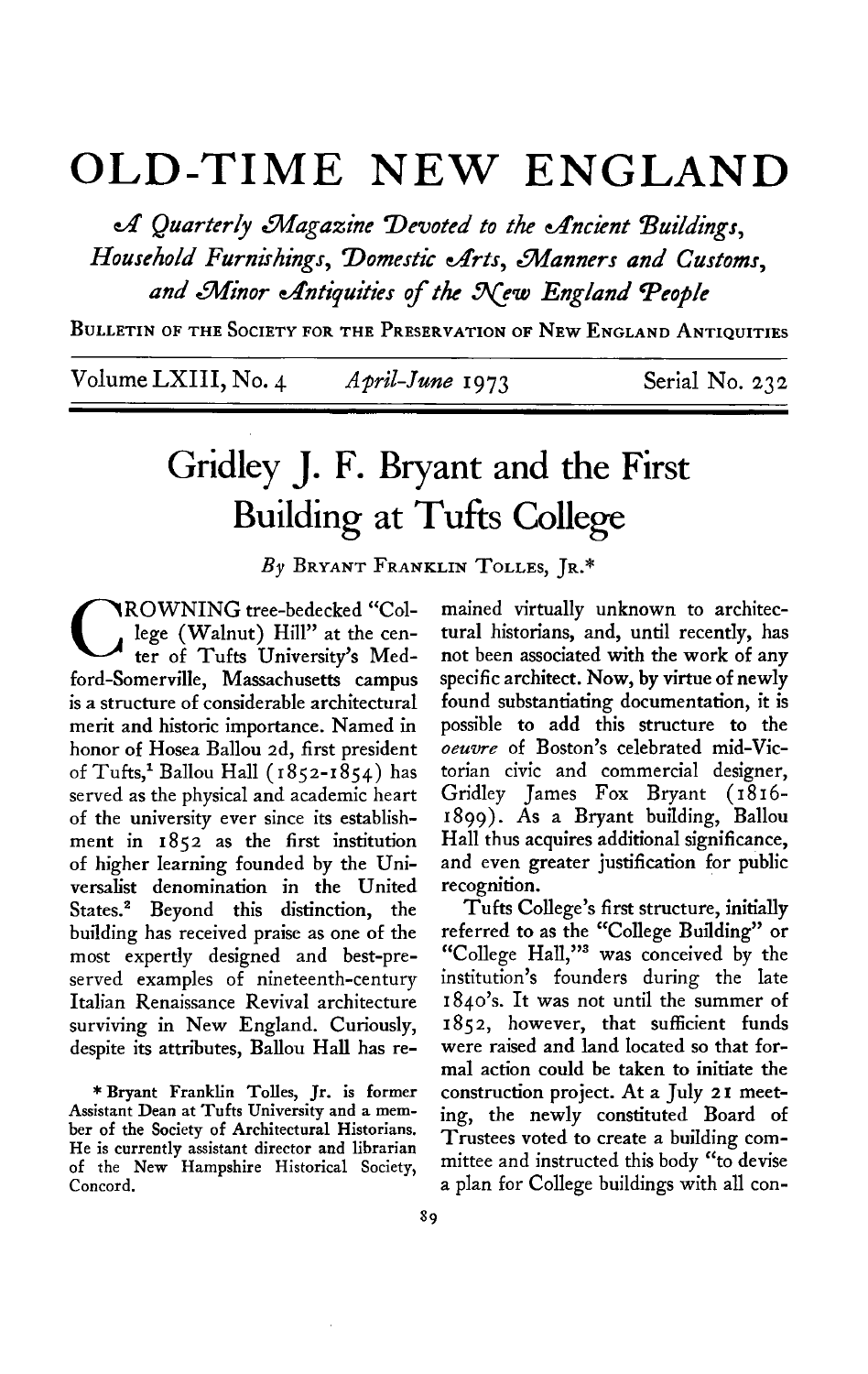**sistent dispatch, and . . . to report, to call a meeting of the Board to hear the report, and act on the same."4 Two months later a verbal report was presented to the trustees, and votes were taken to enlarge the building committee, to "proceed immediately to erect a Building for the use of the College," to complete the foundation the ensuing fall, and "to expend a sum, not exceeding \$~o,ooo."~ The figure budgeted proved all too modest, but additional subscriptions were raised. Ultimately, plans went forward to the extent that \$38,000 was expended on the erection of the facility.'** 

**Under the direction of a trustee, the Reverend Otis Skinner, construction commenced in November of I 85 2, only to be interrupted by the harsh weather of the winter months.? Work was energetically resumed the following spring on the then barren eminance which comprised the original twenty-acre tract of land granted the college by Somerville farmer Charles Tufts. A sense of the pastoral environment may be gained by examination of a rare ca. 1870 photograph of the campus, now kept in the files of the Tufts Archives. (Fig. I.)** 

**Sufficient progress was made on the project so that gala cornerstone-laying ceremonies for Ballou Hall were held on**  July 19, 1853. The occasion was vividly **recounted in the Trumpet and Universalist Magazine, a leading Universalist Church publication:** 

**The Corner-Stone of Tufts College was laid with appropriate religious services on**  Tuesday forenoon last. A special train left **Boston at 9 o'clock. On arriving at the hill it was found that Mr. Yale of Boston (one of our brethren of the faith) had spread a very large awning, under which seats were prepared for the ladies. Three American ensigns were floated from the top at proper distances from the canvas, and equidistant from each other. A part of the wall of the college had been built;** 

**and a section of the freestone laid, at one of the corners, some fifteen feet in height. The day was delightful-balmy-and the tent screened the people from the rays of the sun, and no one suffered from the heat. The people kept coming until the services were half through; and we are confident there were upwards of a thousand present.8** 

**Inspired by this momentous event, the contractors completed the walls and roof by November, and hastened to finish the interior in preparation for the fall session of 1854.' Readied for academic use, Ballou Hall must have looked much the same as it does in an 1856 woodcut engraving from Ballou's Pictorial. (Fig. 2.)** 

**Professor Russell E. Miller, historian of the college, has aptly observed that the exterior of Ballou Hall presented a "more imposing appearance than its surroundings" during the earliest years of**  the institution.<sup>10</sup> While under construc**tion, it was described by the Trumpet and Universalist Magazine:** 

**The principal college building. . . is designed in the Italian [Renaissance Revival] style, being a parallelogram in outline, measuring IOO by 60 ft., and 3 finished stories [60 ft.] in height,. . . the exterior construction to be of faced [red] bricks, with [Connecticut brown] sandstone basement story, corner quoins, and window and door dressings. The whole crowned with an enriched bracketted cornice, and balustrade around the roof. The main entrance to the building is to be arched and covered by a Roman Ionic portico, surmounted with a balustrade.ll** 

**Six paneled brick chimneys rose above a slate truncated roof, two at each end wall, and two atop the roof plane of the north or rear facade. (Cover.) Enclosed within a wooden balustrade was the cast-iron college bell, employed to sound emergencies and to call students and faculty to lectures, chapel services, and special events. Broad brown sandstone belt courses extended around the**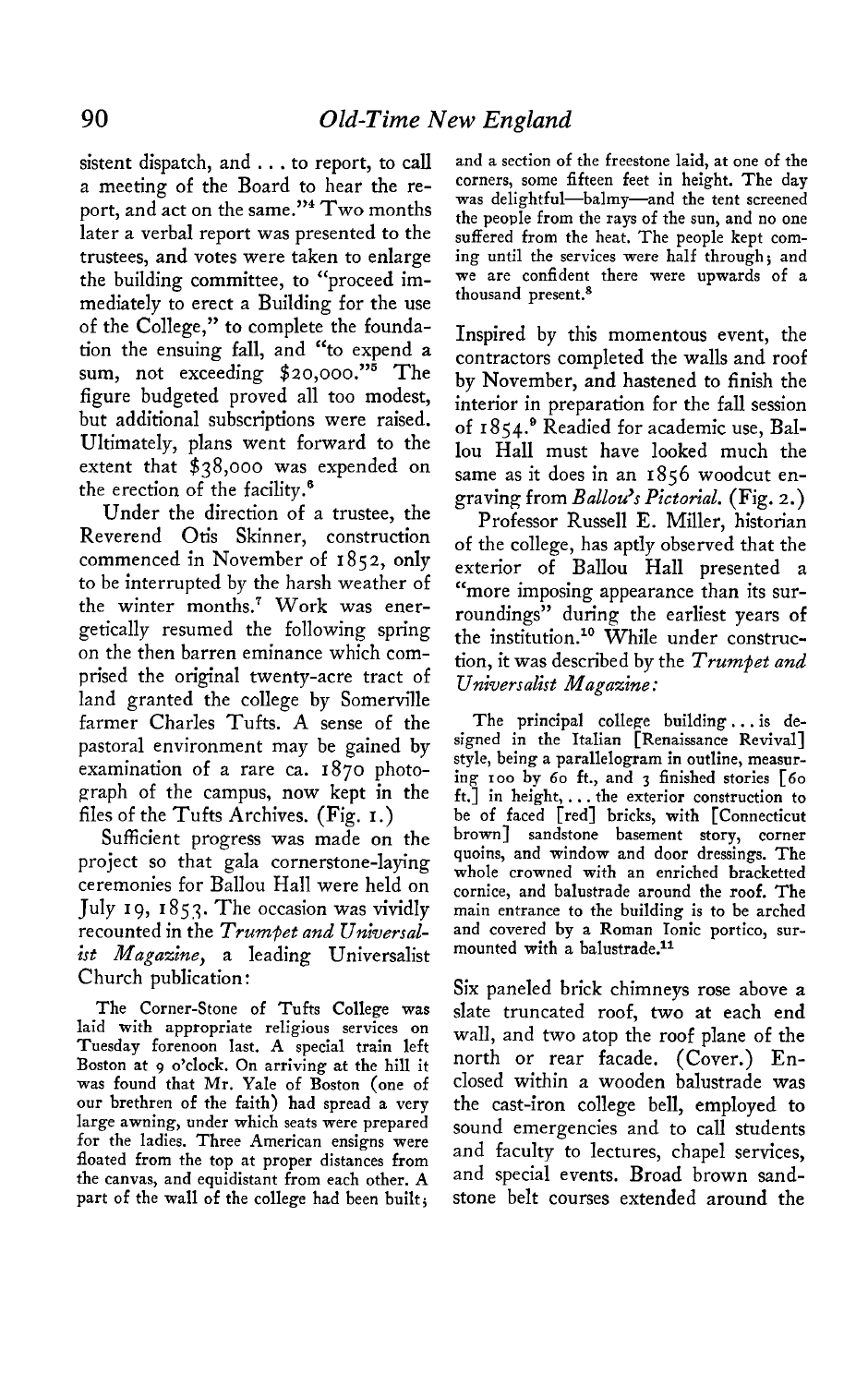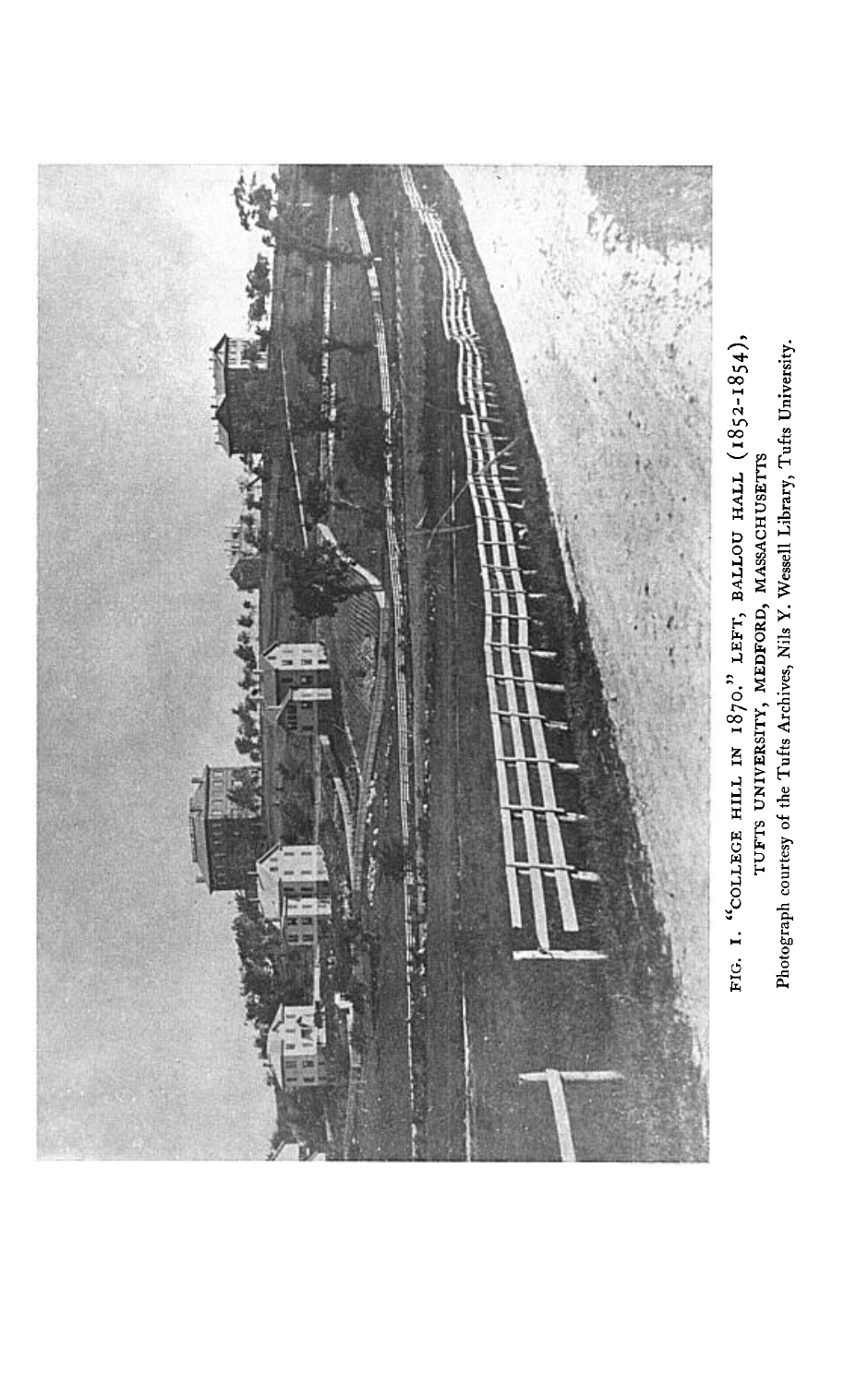

Woodcut engraving reproduced from Ballou's Pictorial 11 (October 11, 1856): 225. FIG. 2. BALLOU HALL (1852-1854) BY GRIDLEY J. F. BRYANT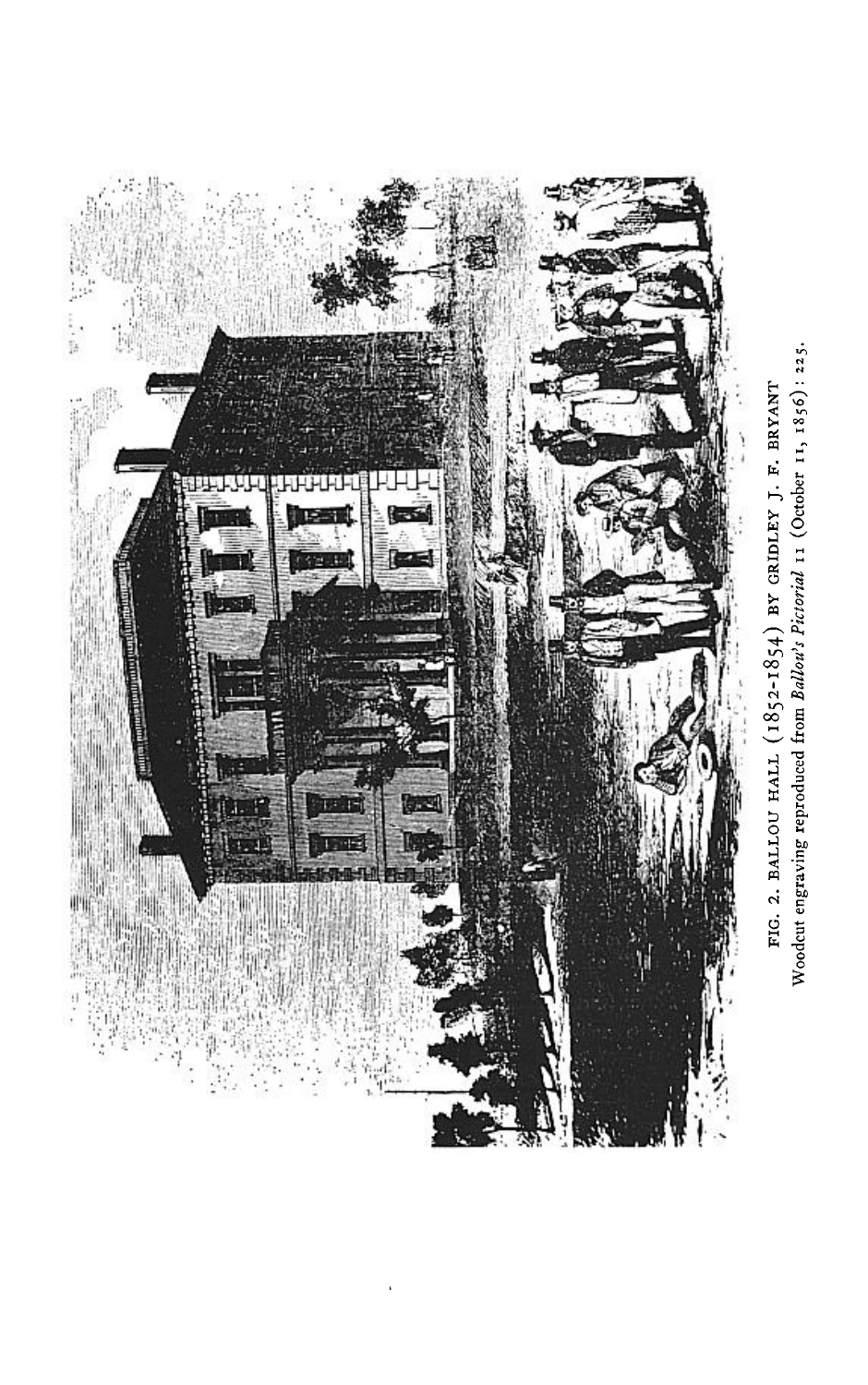**entire structure at the second- and thirdfloor levels. Apart from the belt courses and rusticated corner quoins, the brick wall surfaces were smooth and plain, and served as an effective neutral background against which the doubled-sashed woodframed windows, doors, and south porch were set. First brown, then white paint was used on all exterior woodwork. The window lintels varied, with plain block and bracketed entablatures displayed at the second and third stories, and the segmental arch variation featured at the first. Highlighting the entire edifice was the tall south porch with its beautifully proportioned entablature and graceful Ionic columns. (Frontispiece.) Centered above was a flat-headed Palladian window which repeats the tripartite effect created by the paired porch columns flanking the central entrance space.** 

**We are fortunate today in being able to view Ballou Hall in much the same form externally as it appeared during the 1850's. (See Fig. 3.) Thanks to restoration work done by the New York archi**tectural firm of McKim, Mead and White in 1955-1956,<sup>12</sup> the building is **little altered from the original except for the absence of the south porch balustrade, the presence of paired dormer windows in the east and west roof planes, and the addition in 1939 of the Eugene B. Bowen Porch to the formerly unadorned north entranceway.ls A stylistic rarity for its building type and locale, Ballou Hall reproduces the basic form of the astylar Italian pulazzo of High Renaissance Rome and Florence, first revived in England by Charles Barry in the late 1820's, and introduced to this country during the 1840's. In contrast to the popular and adaptable Italian Villa mode of the same era, the Renaissance Revival was essentially nonpicturesque, monu-**

**mental and symmetrical. In the manner of Ballou, buildings designed in this style were restrained and dignified free-standing blocks that lacked noticeable diversions in detail and shape. Emphasis was placed upon "correctness," and upon balanced and unified composition. Despite a slight awkwardness and heaviness of form conditioned by its raised site, Ballou Hall adheres well to the stylistic principles which inspired its conception. Elsewhere in New England, it has few stylistic rivals among higher educational structures, and is comparable to certain civic structures, most notably those erected under federal auspices from the designs of Ammi Burnham Young, Supervising Architect of the United States Treasury Department in the 1850's.'~** 

**Unlike the exterior, still relatively intact, the interior of Ballou Hall has been partially renovated and rearranged on several occasions since 1854. With each passing generation of students, it has appropriately changed its character and purpose. Most sweeping of all alterations were those implemented in 1955-1956 when the building was totally gutted, new steel-reenforced walls and floors inserted, and conversion to a modernized, exclusively administrative facility realized.15 As initially planned, however, Ballou was intended to serve as the multipurpose academic center of Tufts College. In the fashion of its counterparts at other New England colleges, Ballou was built as the educational as well as architectural focal point of its institution -an object of reference around which a full campus plan could be, and has subsequently been developed. Purposely well financed and soundly built, it has stood for over a century as a symbol of institutional pride and academic leadership.**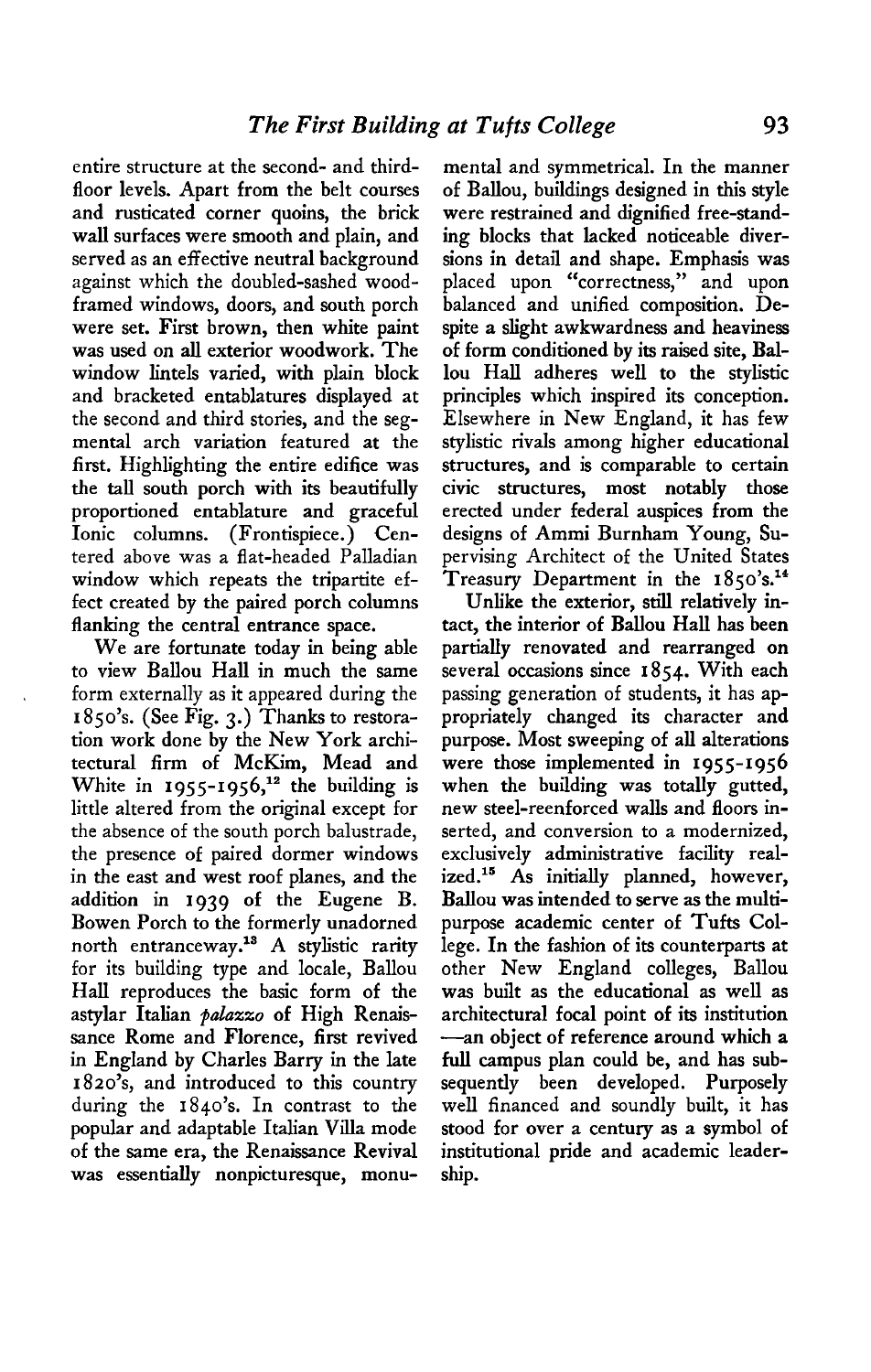

FIG. 3. BALLOU HALL (1852-1854) BY GRIDLEY J. F. BRYANT. TUFTS UNIVERSITY, MEDFORD, MASSACHUSETTS Photograph of southeast view by the Author.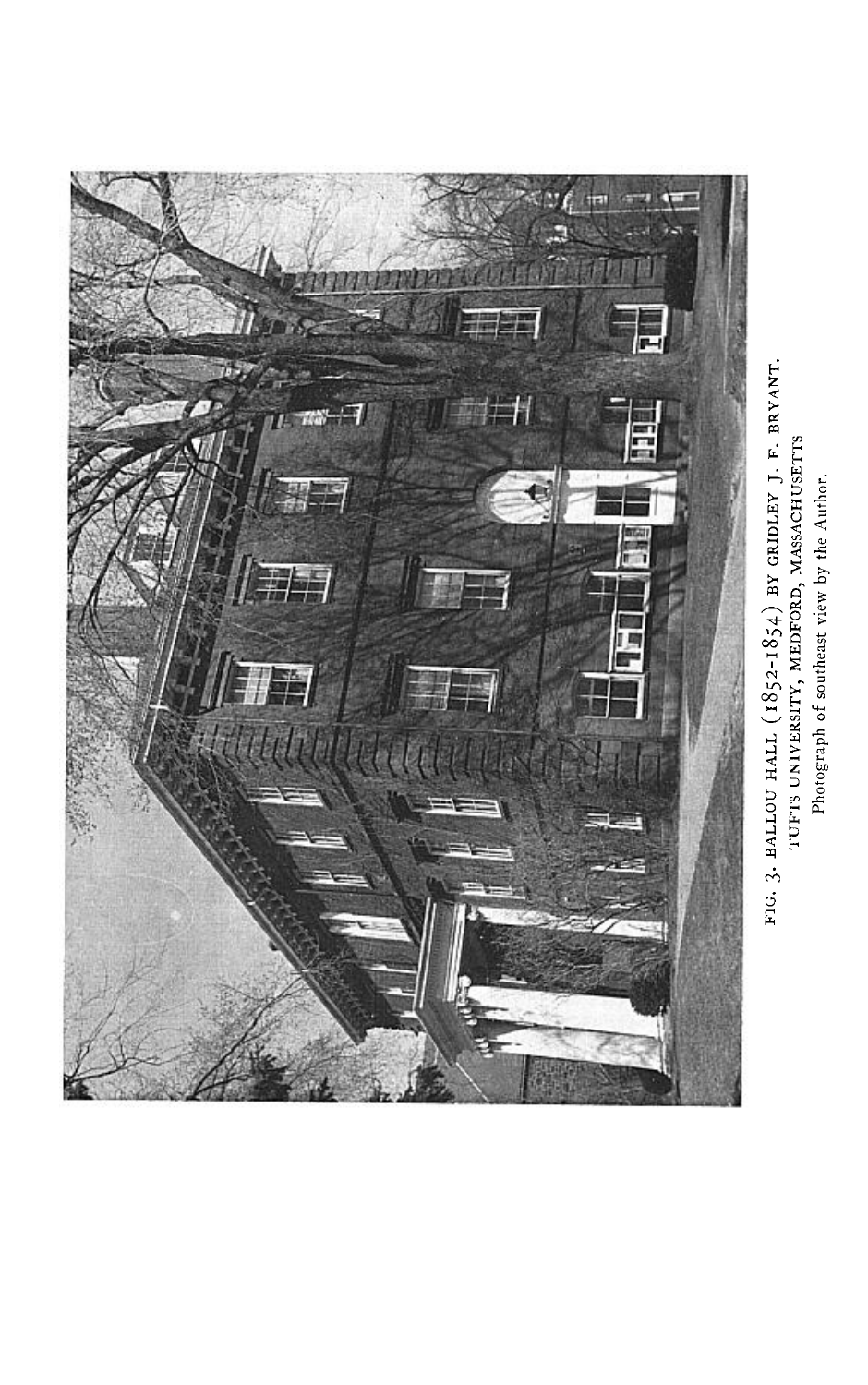**The original interior of the structure was characterized by broad functional flexibility and versatility. Classrooms, laboratories, a library, student living quarters, and administrative and faculty ofices were combined under one roof. But such a scheme was hardly novel. For over three hundred years since the Renaissance, educational philosophers and planners had been professing the advantages of intimately associating all facets of a student's higher educational life so as to widen knowledge, deepen experience, and promote personal growth and individualism. In the physical plans of the first English universities, provision was made for the implementation of such thinking. American educators prior to the time of the Civil War continued to subscribe to this principle. Actual extant structures such as Ballou, designed after this long-standing conviction, are physical testament to such a powerful ideal. Moreover, what could be more appropriate than the Italian Renaissance Revival style to suggest externally the cultural basis of this educational philosophy!** 

**Sadly, it appears that the original floor plan drawings for Ballou Hall no longer exist. Nonetheless, an indispensable record of the building's initial interior layout is preserved in the Tufts Archives." The top floor was first utilized for student dormitory rooms, but within a few years was altered and refurbished in order to accommodate faculty offices, a literary society room, the college library, a mineral cabinet (museum), and classrooms. The second floor was intended to be the main floor of the building and was reached by a broad stairway from the porch on the south facade. The principal room on this floor was the so-called "Large Chapel," the somber and formal**  **appearance of which is conveyed in a ca. 1875 photograph stored in the Tufts**  Archives. (Fig. 4.)<sup>17</sup> This space re**quired enlargement ca. 1861, but later was partitioned for classrooms after the construction of the Goddard Chapel building in 1882-1883. Also present were a smaller chapel room, a recitation room, and the president's office. Designated as a "service space," the first floor was given over to ofices and classrooms, and featured a lower ceiling than was present in the upper two stories. Upon the founding of the Engineering School in 1865, laboratory space was created in the cellar that provided areas for a dynamo room, a battery room, a laboratory for electrical measurements, a workshop, a furnace room, a coal bin, and a deep well from which water was pumped**  by hand.<sup>18</sup> Most of the interior wall sur**faces were plain with the exception of those in the library and "Large Chapel," upon which decorative stucco was spread. Certain motifs of the external pilasters and cornice were repeated in stucco in the hall and staircase areas inside. On all floor levels the rooms were conveniently arranged in relation to a central stairwell and corridors, and were close enough in proximity to allow the interrelationship of college programs and**  activities.<sup>19</sup>

**Credit for the architectural design of Ballou Hall should unquestionably be given to Gridley J. F. Bryant. Although the architect's drawings and professional papers appear to be beyond recovery, it is possible to grant a conclusive attribution on the basis of I 855 and 1857 entries for \$950 in fees in the Tufts College treasurer's cash and ledger books and the presence of Bryant's signature on a college legal document.20 Furthermore, in a June, I 853 article, the Trumpet and**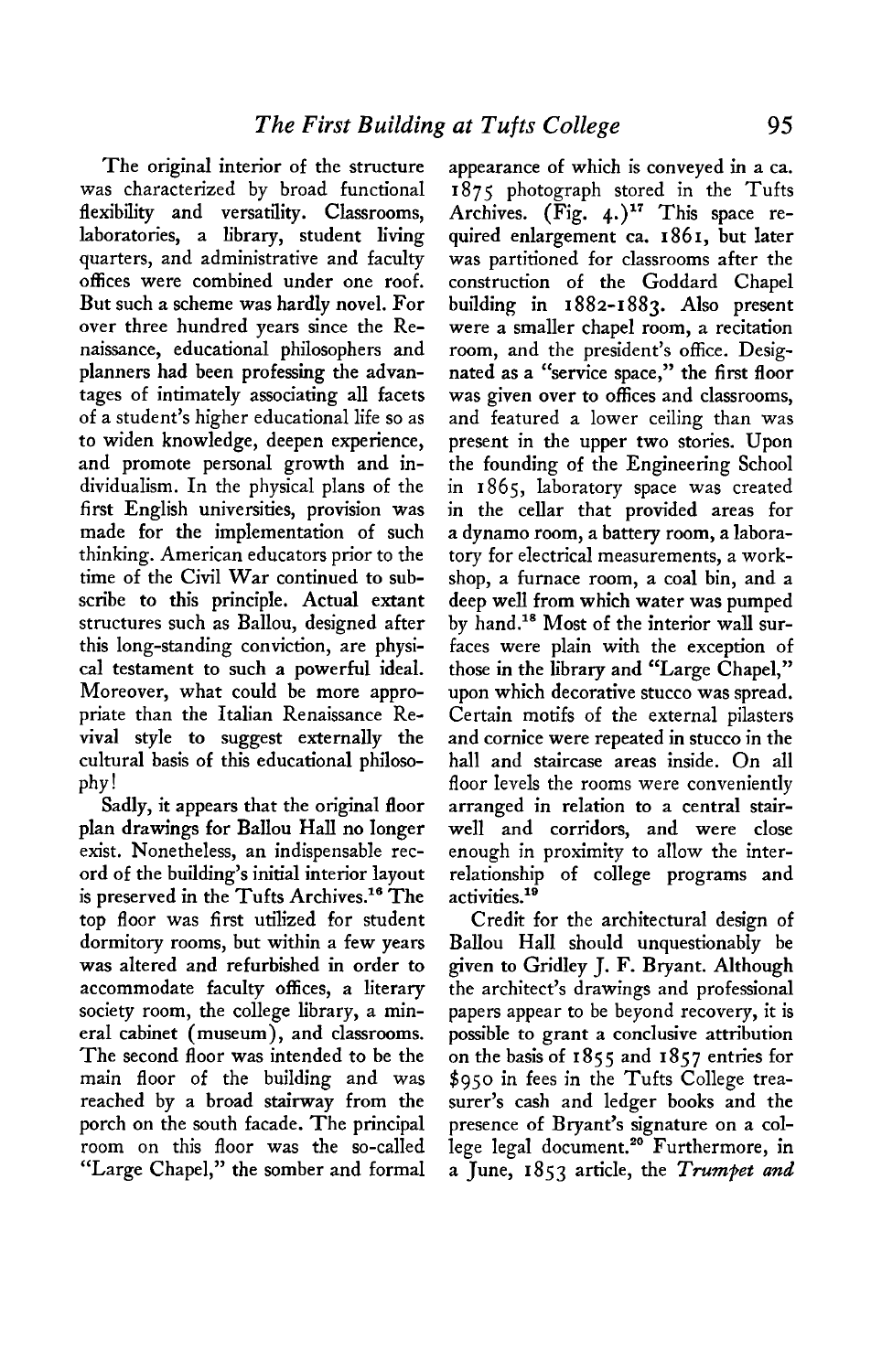

FIG. 4. ORIGINAL CHAPEL, BALLOU HALL (1852-1854) BY GRIDLEY J. F. BRYANT. Photograph (ca. 1875) courtesy of the Tufts Archives, Nils Y. Wessell Library, Tufts University. TUFTS UNIVERSITY, MEDFORD, MASSACHUSETTS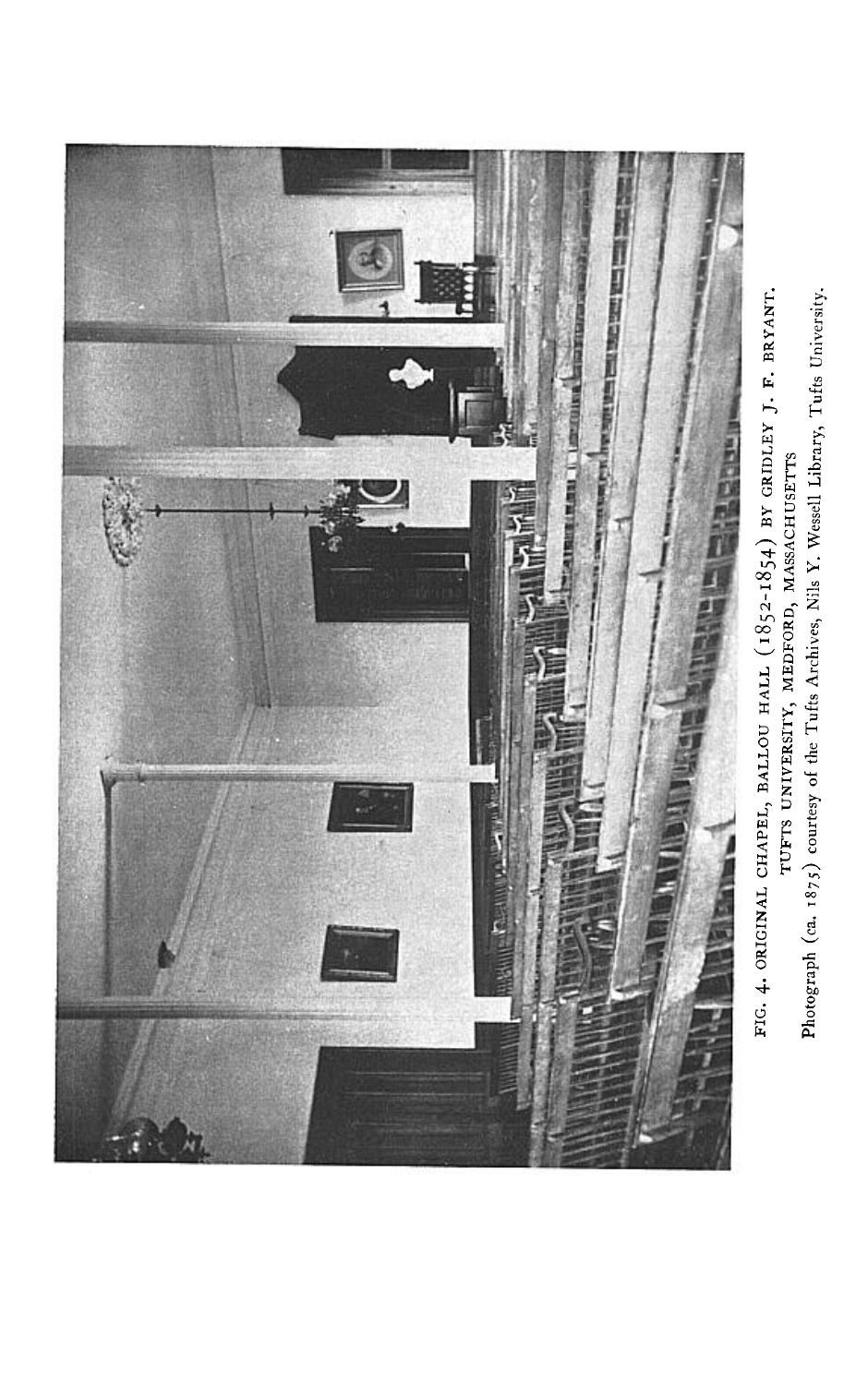**UniversaList Magazine identifies Bryant as architect, while at the same time it names Boston contractors Joseph W. Coburn, Wyatt Richards, and S. C. Felton as the builders.'l Indeed the college was very fortunate in attracting a practitioner with Bryant's structural engineering skills and architectural knowledge. After the completion of the Ballou commission, undertaken at the midpoint of his career, he carried on a distinguished and lucrative practice and designed numerous residences, business and commercial buildings, jails, schools, railroad stations, civic structures, hospitals, churches and courthouses in Boston and elsewhere throughout New England. It has been said that downtown Boston from the 1850's to I 870's was practically a "Bryant-built" city. Best known among his surviving works are the Boston City Hall, designed with Arthur Gilman between 1861- 1865, and the Charles Street (Suffolk County) Jail, built in 1850-1851. On the basis of such sensible utilitarian architecture, Bryant deserves notice as "a stabilizing force in an architecturally un**certain age."<sup>22</sup>

**Despite an extensive listing of known commissions, Bryant prepared very few designs for higher educational institutions.23 Possibly the best of these is Hathorn Hall (1856-1857) which he conceived as part of a full campus master** 

**plan for the Maine State Seminary, today**  Bates College, in Lewiston, Maine.<sup>24</sup> **This structure displays the same powerful three-story block mass, dentiled cornices, varied window treatments, and front Roman Ionic entrance porch as Ballou Hall. As Ballou, Hathorn conveys a feeling of functional simplicity, handsome proportion, and discreet detailing present in the majority of the architect's buildings. Although he was later to make his reputation through the use of the awkward French Second Empire style, one might very well argue that Bryant was even more successful, if not more productive, with his earlier efforts in the Italianate. Ballou offers visi**ble support to such a contention.<sup>25</sup>

**The architectural and educational significance of Ballou Hall will no doubt continue to interest scholars and critics in the years to come. In an era when our colleges and universities have been curiously inconsistent about preserving their architectural legacies, the first building at Tufts College has remained safe in the care of respectful and appreciative educators. The focal point of a modern, bustling university community, its current academic role is as viable as over a century ago when an infant college staked an uncertain future within its stolid walls.26** 

## **NOTES**

<sup>1</sup> The building remained unnamed until 1892 when it was christened "Ballou Hall" by the Tufts College Board of Trustees on is Alaric B. Start, ed., *History of Tufts Col*recommendation of the students. See the Rec- lege Published by the Class of 1897 (Cam**ords and Minutes of the Board of Trustees of Tufts College, Meeting of July 15, 1892, Tufts Archives, Nils Y. Wessell Library, Tufts University, Medford, Massachusetts.** 

**\*For a comprehensive treatment of the articles. history of Tufts College, consult Russell E. Tufts College was founded under a Com-Miller, Light on the Hill: A History of Tufts monwealth of Massachusetts charter granted** 

College, 1852-1952 (Boston: Beacon Press,<br>1966). An older and far less impressive work **bridge: John Wilson and Son, 1896). Brief historical essays recounting facets of Tufts' history appear in Medford and Middlesex County histories, and in various periodical**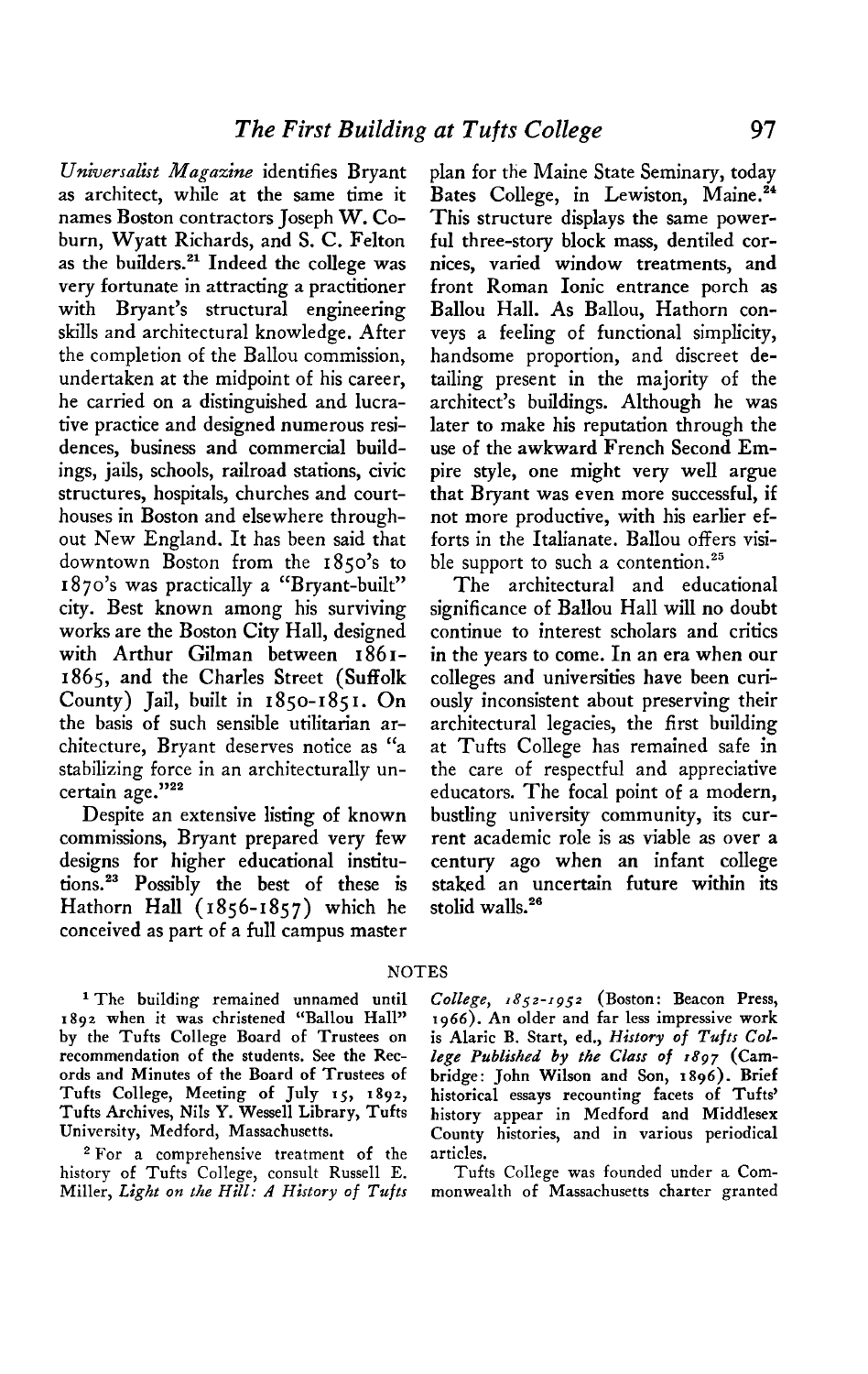**April 2 I, 1852. The institution became officially a university in 1955. The movement resulting in its establishment was initiated in 1847 through the efforts of Rev. Thomas J. Sawyer of New York, Rev. Hosea Ballou zd of Medford, and Rev. Thomas Whittemore of Cambridge.** 

**a Edwin C. Rollins, Ballou Hall References, "Tufts Buildings" (Vol. I), Tufts**  Archives, Nils Y. Wessell Library, Tufts Uni**versity, Medford, Massachusetts.** 

**4 Records and Minutes of the Board of Trustees of Tufts College, Meeting of July 21, 1852.** 

**s Ibid., Meeting of September 21, 1852.** 

**6 "Tufts (Universalist) College, Somerville, Massachusetts," Ballous ' Pictorial I I (October II, 1856): 225; Records and Minutes of the Board of Trustees of Tufts College, May 3, 18.53.** 

 $^7$  Miller, *Light on the Hill*, p. 51; *Trumpet* and Universalist Magazine 25 (November 13, **1852): 2.** 

**s Trumpet and Uniwersalist Magazine 26 (July 23, i853): 26.** 

A large framed black-and-white lithograph portraying the cornerstone festivities and show**ing Mr. Yale's magnificent tent is stored in the Tufts Archives.** 

**n Start, History of Tufts College, p. 24.** 

<sup>10</sup> Miller, *Light on the Hill*, p. 61.

**I1 "The Tufts College," Trumpet and Uniwersalist Magazine 26 (June I I, I 8 5 3) : 2.** 

**12Tufts College Public Relations Office News Release (1955), Tufts Archives, Nils Y.**  Wessell Library, Tufts University, Medford **Massachusetts; "'Ballou Hall Restoration,"**  Tufts Alumni Review 2 (February, 1956): **I Sa-r 8d.** 

**1s Rollins, Ballou Hall, "Tufts Buildings" (Vol. I), pp. 9-10; see also the Tufts Weekly 43 (November 2, 1939): I, 3. The porch was presented to the college by alumnus Eugene B. Bowen (Class of I 876), and was formally dedicated in special ceremonies (October 28, 1939) by then President Leonard Carmichael. Markedly similar in scale and spirit to the south porch, the Bowen Porch added a coherence and monumentality to the north facade of Ballou Hall, Its four Greek Ionic columns were taken from an old academy building, once the property of Maplewood Institute in Pittsfield, and were transported to the Tufts**  **campus at Mr. Bowen's expense. The porch was built somewhat wider than the south porch in order to permit automobiles to pass underneath it. During the 1955-1956 renovation of Ballou Hall, the north door became the main entranceway to the structure. Today, it faces the grassed and tree-shaded mall which forms the main axis of the hilltop campus.** 

**I4 For perceptive and scholarly discussions of the Italian Renaissance Revival style, consult Henry-Russell Hitchcock, Architecture: Nineteenth and Twentieth (Baltimore, Maryland: Penguin Books, 1958), Chapter 5, and, Clay Lancaster, "Italianism in American**  Architecture Before 1860," American Quar**t+J 4 (1952): 127-148.** 

<sup>15</sup> "Ballou Hall," Tufts Alumni Review **n.s. I (October, 1955): 4; "Ballou Hall Restoration," pp. r8a-r8d; "Ballou Hall Restoration Will Centralize Admin.," Tufts Weekly 59 (May 13, 1955) : I.** 

**I6 See Rollins, Ballou Hall References, "'Tufts Buildings" (Vol. I), p. IO.** 

**l7 In the 1955-1956 renovations, the "Large Chapel" was reconstructed, albeit not too faithfully, and today as the "Coolidge Room," serves as an attractive lounge and meeting area for faculty, trustees and students. Present here are replicas of the original ornamental wall cornices of the old chapel, as well as the four original cast-iron supporting columns in the center of the room.** 

**ls Rollins, Ballou, "Tufts Buildings" (Vol. I), pp. 1-6.** 

**lo "The Tufts College," p. 2.** 

<sup>20</sup> Treasurers' Cash Book (Entry of Janu**ary 15, 1855, p. 3), and Ledger Book (Entries of January 17, 1856, pp. 2 and 38), Basement Vault, Ballou Hall, Tufts University, Medford, Massachusetts. An amount of \$250 was paid out to Bryant on the first occasion; \$700 was added a year later upon completion of the interior of the building. Curiously, at no point in the Records and Minutes of the Trustees of Tufts College is Bryant's name mentioned. Such documents are customarily excellent sources for information about institutional architects.** 

**See also, Award of the Arbitors in the Case of Coburn and Richards (Suffolk County Court), July 19, I 854, Tufts Archives, Nils Y. Wessell Library, Tufts University, Medford, Massachusetts.** 

**21 "The Tufts College," p. 2.**